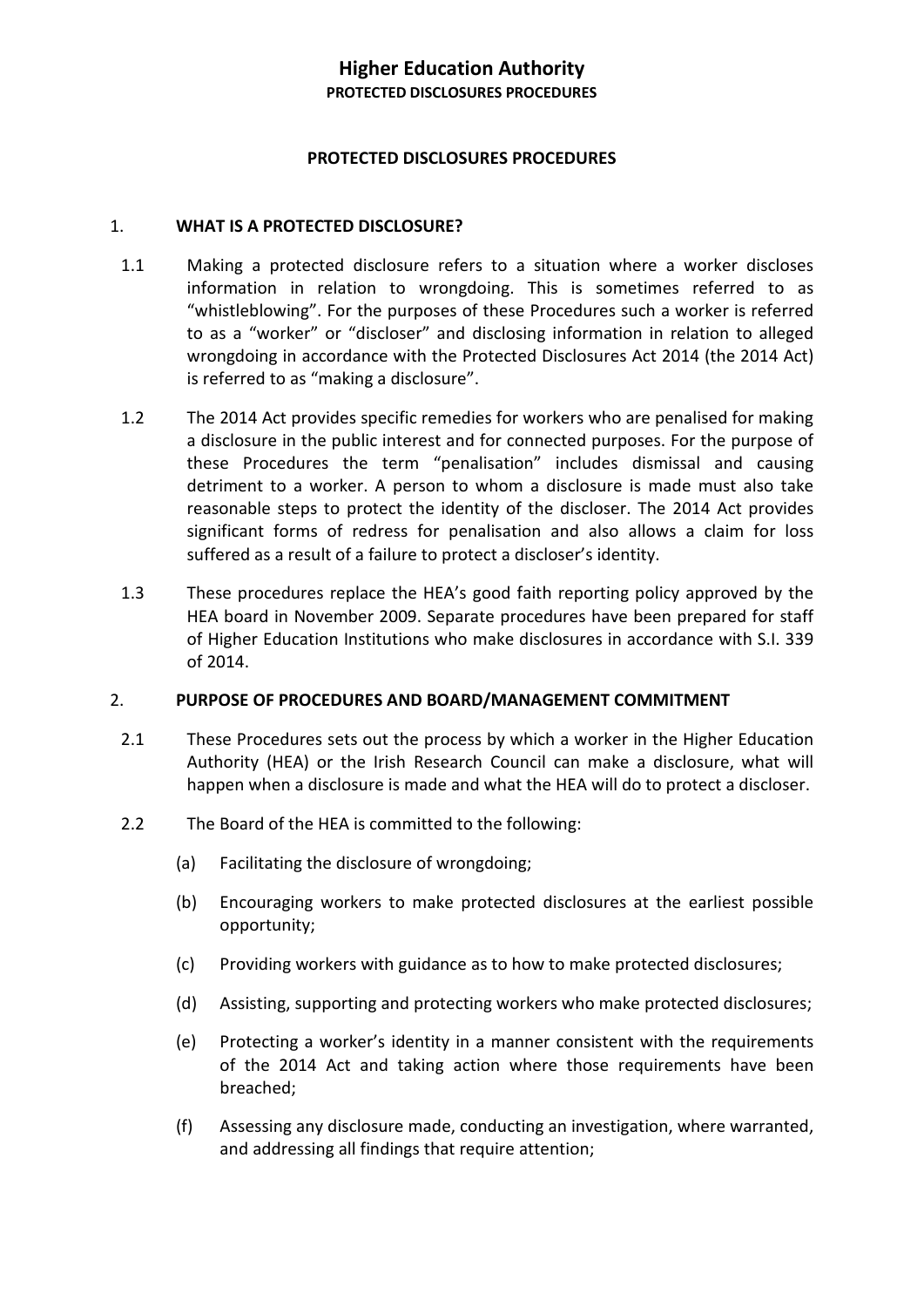- (g) Providing that workers are not to be penalised for reporting relevant wrongdoings; and
- (h) Taking appropriate action against workers who make disclosures without a reasonable belief in the truth of the disclosure.

### 3. **RESPONSIBILITY**

3.1 Overall responsibility for these Procedures rests with the Board of the HEA. Dayto-day responsibility for these Procedures is delegated to the Head of Corporate Affairs.

### 4. **APPLICATION**

4.1 These Procedures apply to all workers as defined in section 3 of the 2014 Act, which includes current and former employees, independent contractors, trainees and agency staff in the HEA and the IRC. While the Act only applies to workers; volunteers and members of the public may disclose wrongdoing and any such disclosures will be appropriately assessed and investigated.

### 5. **PROTECTED DISCLOSURES: GUIDANCE ON TERMINOLOGY**

5.1 A protected disclosure is defined in the 2014 Act as a disclosure of information which, in the reasonable belief of the worker, tends to show one or more relevant wrongdoings, which came to the attention of the worker in connection with the worker's employment and is disclosed in the manner prescribed in the Act.

### 5.2 **Relevant wrongdoing**

- 5.2.1 Section 5 of the 2014 Act provides protection for workers who disclose information in relation to the following wrongdoings:
	- (a) The commission of an offence;

(b) The failure of a person to comply with any legal obligation, other than one arising under the worker's contract of employment or other contract whereby the worker undertakes to do or perform personally any work or services;

- (c) A miscarriage of justice;
- (d) A danger to the health and safety of any individual;
- (e) Damage to the environment;

(f) An unlawful or otherwise improper use of funds or resources of a public body, or of other public money;

(g) An act or omission by or on behalf of a public body that is oppressive, discriminatory or grossly negligent or constitutes gross mismanagement; or

(h) Information tending to show any matter falling within any of the preceding paragraphs (a) to (g) has been, is being, or is likely to be concealed or destroyed.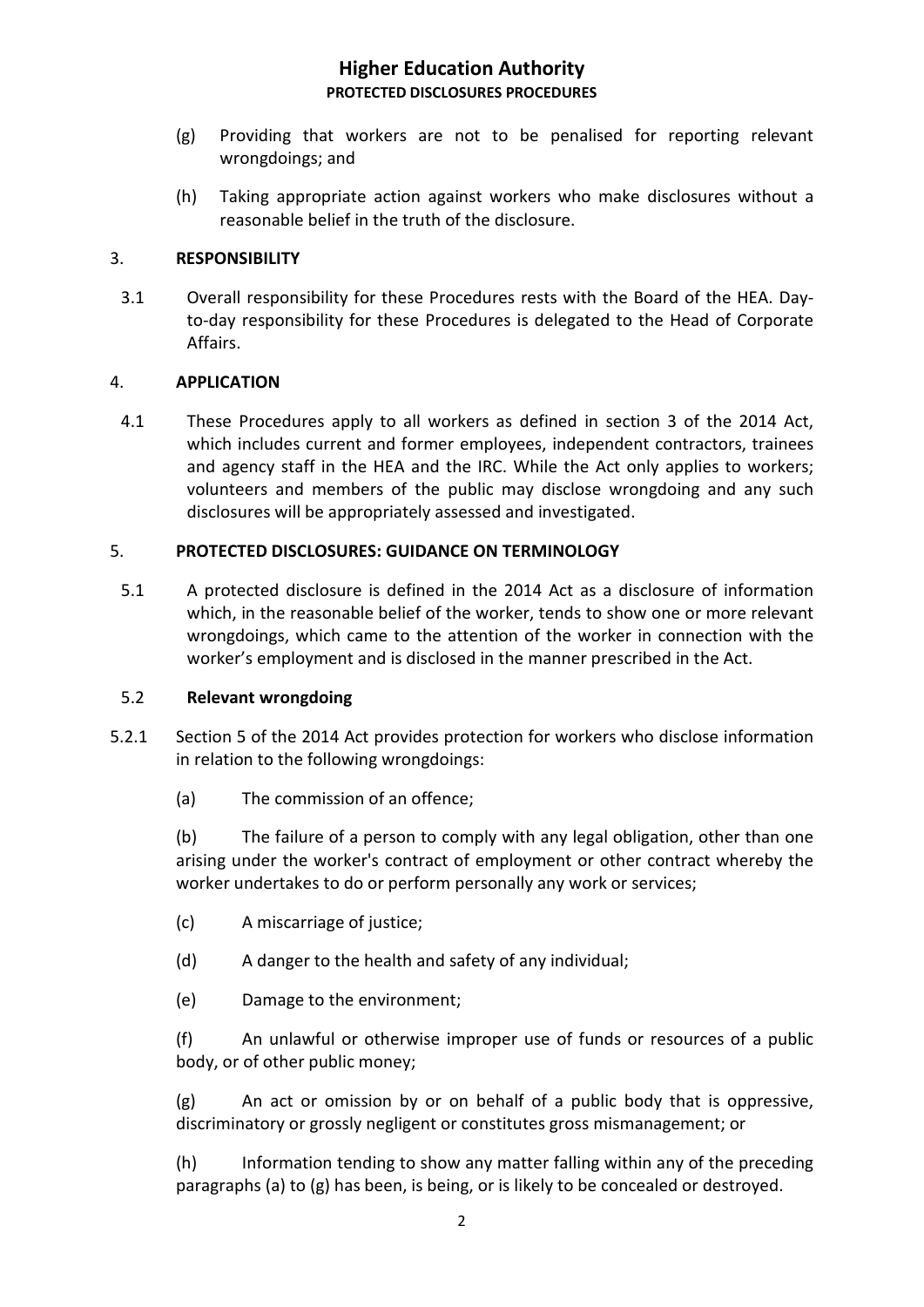5.2.2 It is immaterial whether a relevant wrongdoing occurred, occurs or would occur in Ireland or elsewhere and whether the law applying to it is that of Ireland or that of any other country or territory.

### 5.3 **Disclosure of information**

- 5.3.1 A disclosure should contain "information" which tends to show wrongdoing. The ordinary meaning of disclosing "information" is conveying facts, such as stating that particular events have occurred. This is different to simply making an allegation, for example, that a law is being breached.
- 5.3.2 Workers are not required or entitled to investigate matters themselves to find proof of their suspicion and should not endeavour to do so. All workers need to do, and should do, is disclose the information that they have, based on a reasonable belief that it discloses a wrongdoing. Workers should also be satisfied that the information is necessary to disclose that wrongdoing and should not access, process, disclose or seek to disclose information about individuals that is not necessary for the purpose of disclosing the wrongdoing.

## 5.4 **Reasonable belief**

- 5.4.1 A worker must have a reasonable belief that the information disclosed tends to show a wrongdoing. The term "reasonable belief" does not mean that the belief has to be correct. A worker is entitled to be mistaken in their belief, so long as their belief was based on reasonable grounds.
- 5.4.2 It may be quite reasonable for a worker to believe that a wrongdoing is occurring on the basis of what he or she observes. A worker may not know all the facts of the case and as noted above in section 5.3, the worker is not obliged to find proof of their suspicion. In such a case the worker may have reasonable grounds for believing that some form of wrongdoing is occurring, but it may subsequently turn out that the worker was mistaken.
- 5.4.3 No worker will be penalised simply for getting it wrong, so long as the worker had a reasonable belief that the information disclosed showed, or tended to show, wrongdoing.

## 5.5 **In connection with their employment**

5.5.1 The information must come to the attention of the worker in connection with their employment, but a disclosure of any wrongdoing which is the worker's, or the worker's employer's, function to detect, investigate or prosecute does not come within the terms, or attract the protections and redress, of the 2014 Act.

### 6. **MAKING A DISCLOSURE**

6.1 A worker must make a disclosure in the manner set out in the 2014 Act to gain the protections of the Act. Different standards apply depending on the person or body to whom the worker discloses. A disclosure can be made in the following ways: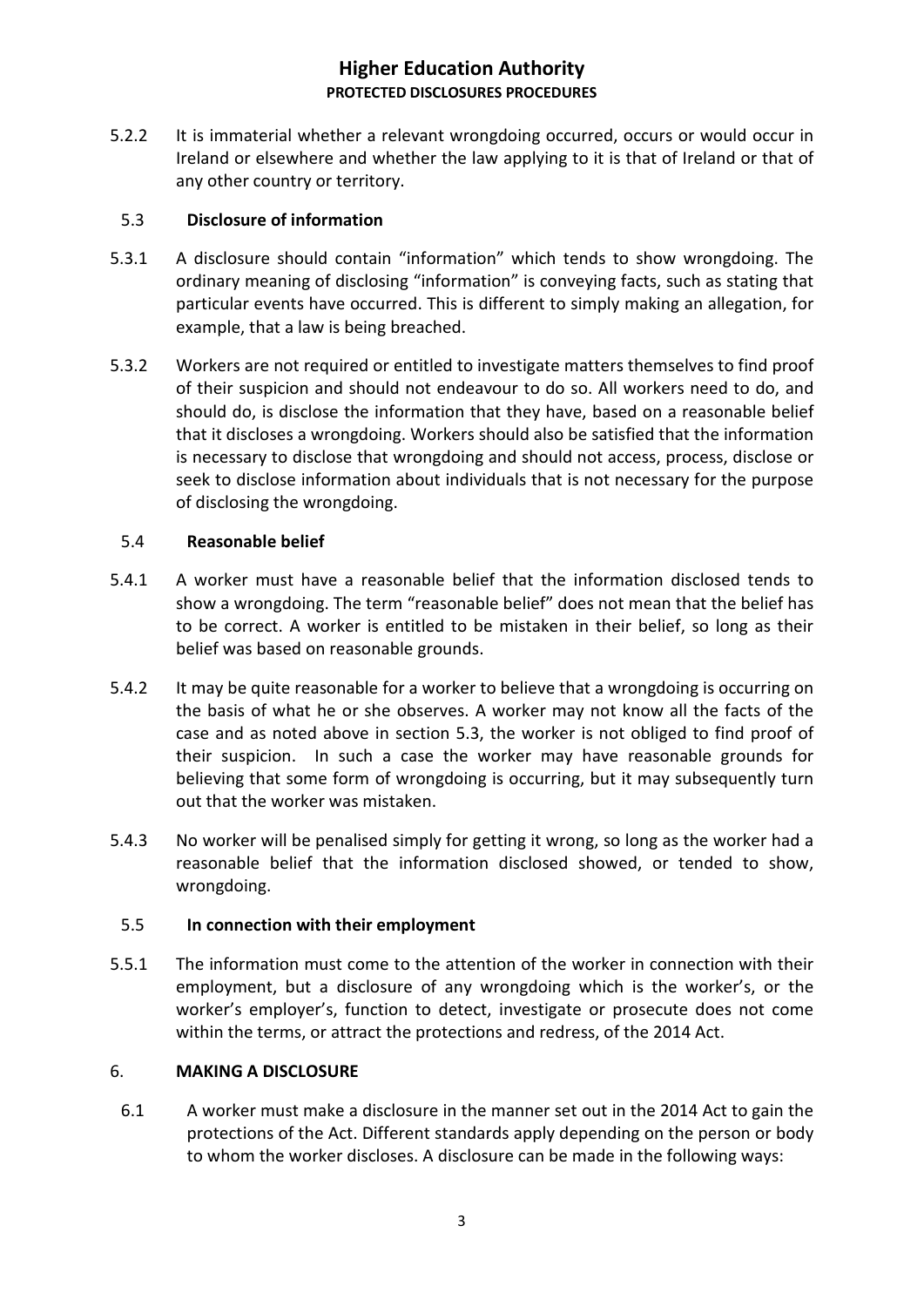### 6.1.1 **To the employer**

We encourage all workers to make disclosures internally to their employer and to use the internal procedures. Such disclosures will be taken seriously and the worker making a protected disclosure will receive appropriate protection.

A disclosure should in the first instance, if appropriate, be reported to the worker's line manager.

If the worker feels compromised or unable to make the disclosure to his/her line manager, (s)he may raise the matter with the Head of Corporate Affairs or if necessary another member of the Senior Management Team including the CEO.

The HEA will ensure that all managers are made aware of their responsibilities as recipients of a protected disclosure. See appendix B.

Before electing to make a disclosure to a person outside the HEA the worker may wish to make a protected disclosure to the Chairman, Deputy Chair, Chair of the Audit Committee or any other Member of the Board.

### 6.1.2 **Disclosure outside the employer**

The 2014 Act allows a worker make a disclosure to persons other than their employer in certain circumstances. Different requirements need to be met in different cases, as set out at (a) to (e) below:

### (a) **Other responsible person**

Where the worker reasonably believes that the wrongdoing relates to the conduct of a person other than the worker's employer, or to something for which that other person has legal responsibility, then the worker can disclose to that other person.

## (b) **A prescribed person**

Certain persons are prescribed by Statutory Instrument 339 of 2014 ("SI 339") to receive disclosures ("prescribed persons"). This includes the heads or senior officials of a range of statutory bodies.

A worker may make a disclosure to a prescribed person if the worker reasonably believes that the relevant wrongdoing falls within the description of matters in respect of which the person is prescribed under SI 339. However, the 2014 Act also provides an additional requirement in this case. The worker must believe that the information disclosed, and any allegation contained in it, are substantially true.

In particular SI 339 provides that the Secretary General of the Department of Education and Skills may receive a protected disclosure on "all matters relating to the operation and development of the education system in the State including the administration of relevant enactments, the formulation of policy, the setting of standards and the monitoring and evaluation of education programmes."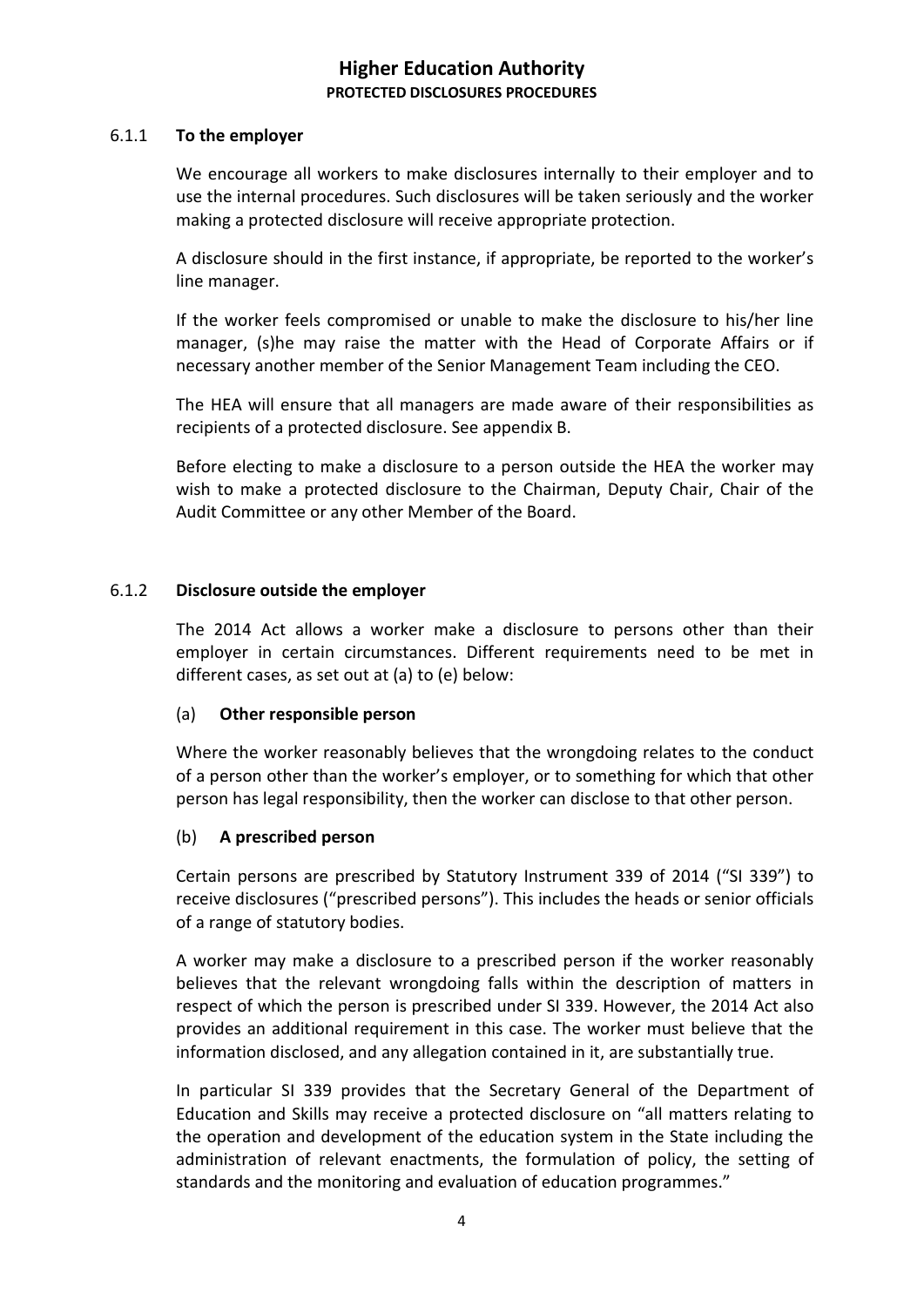## (c) **A Minister of the Government**

If a worker is or was employed in a public body, they may make a disclosure to the Minister for Education and Skills.

## (d) **A legal adviser**

The 2014 Act allows a disclosure to be made by a worker in the course of obtaining legal advice from a barrister, solicitor, trade union official or official of an excepted body.

# (e) **Alternative external disclosures (in very limited circumstances)**

It is preferable in most circumstances to disclose to the employer and, if that is not appropriate, to one of the disclosure options at (a) to (d) above. It will rarely be appropriate to make alternative external disclosures where the disclosure could be dealt with through one of the other disclosure options above. There are stringent requirements for alternative external disclosures to qualify as protected disclosures under the 2014 Act.

The protections will only be available if the following conditions are met:

- The worker must reasonably believe that the information disclosed, and any allegation contained in it, are substantially true; AND
- The disclosure must not be made for personal gain; AND
- At least one of the following conditions at (i) to (iv) must be met:

(i) At the time the disclosure was made the worker reasonably believed that they would be penalised if they made the disclosure to the employer, a responsible person, a prescribed person or a Minister; or

(ii) Where there is no relevant prescribed person, the worker reasonably believed that it was likely that evidence would be concealed or destroyed if the worker made the disclosure to the employer or responsible person; or

(iii) The worker has previously made a disclosure of substantially the same information to the employer, a responsible person, a prescribed person or a Minister; or

(iv) The wrongdoing is of an exceptionally serious nature;

AND

• In all these circumstances, it is reasonable for the worker to make an alternative external disclosure.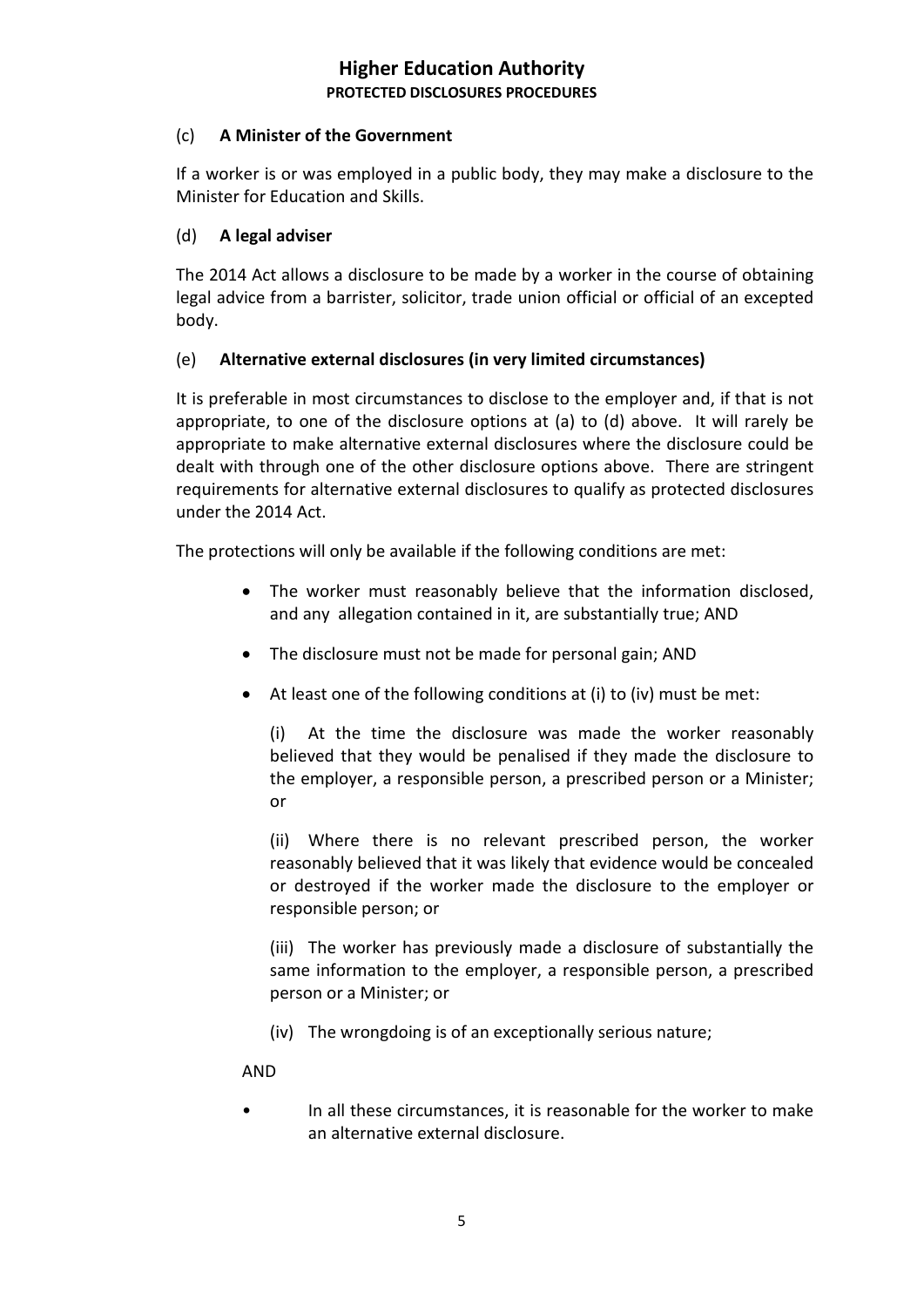The assessment of what is reasonable takes account of, among other things, the identity of the person to whom the disclosure is made, the seriousness of the wrongdoing, whether the wrongdoing is ongoing or likely to occur in future, whether any action had been taken in cases where a previous disclosure was made and whether the worker complied with any procedures in place when making that previous disclosure.

## 7. **PENALISATION (INCLUDING DISMISSAL AND DETRIMENT)**

- 7.1 The 2014 Act provides specific remedies for workers who are penalised for making a disclosure. Penalisation means any act or omission that affects a worker to the worker's detriment and includes suspension, lay-off, dismissal, demotion, loss of opportunity for promotion, transfer of duties, change of location of place of work, reduction in wages, change in working hours, the imposition or administering of any discipline, reprimand or other penalty (including a financial penalty), unfair treatment, coercion, intimidation, harassment, discrimination, disadvantage, injury, damage, loss or threat of reprisal.
- 7.2 Penalisation can also include a detriment suffered by an individual because that individual, or a third party, has made a disclosure. A detriment in this context includes coercion, intimidation, harassment, discrimination, disadvantage, adverse treatment in relation to employment (or prospective employment), injury, damage, loss or threat of reprisal.
- 7.3 All reasonable steps will be taken to protect workers from penalisation. Workers who experience any act of penalisation should notify their employer and the notification will be assessed / investigated and appropriate action taken where necessary.

## 8. **CONFIDENTIALITY / PROTECTION OF IDENTITY**

- 8.1 The 2014 Act provides that a disclosure recipient (which in this context includes any person to whom a disclosure is referred in the performance of their duties) must not disclose to another person any information that might identify the discloser, except where:
	- (i) the disclosure recipient shows that he or she took all reasonable steps to avoid so disclosing any such information,
	- (ii) the disclosure recipient reasonably believes that the discloser does not object to the disclosure of any such information,
	- (iii) the disclosure recipient reasonably believes that disclosing any such information is necessary for —
		- (a) the effective investigation of the relevant wrongdoing concerned,
		- (b) the prevention of serious risk to the security of the State, public health, public safety or the environment, or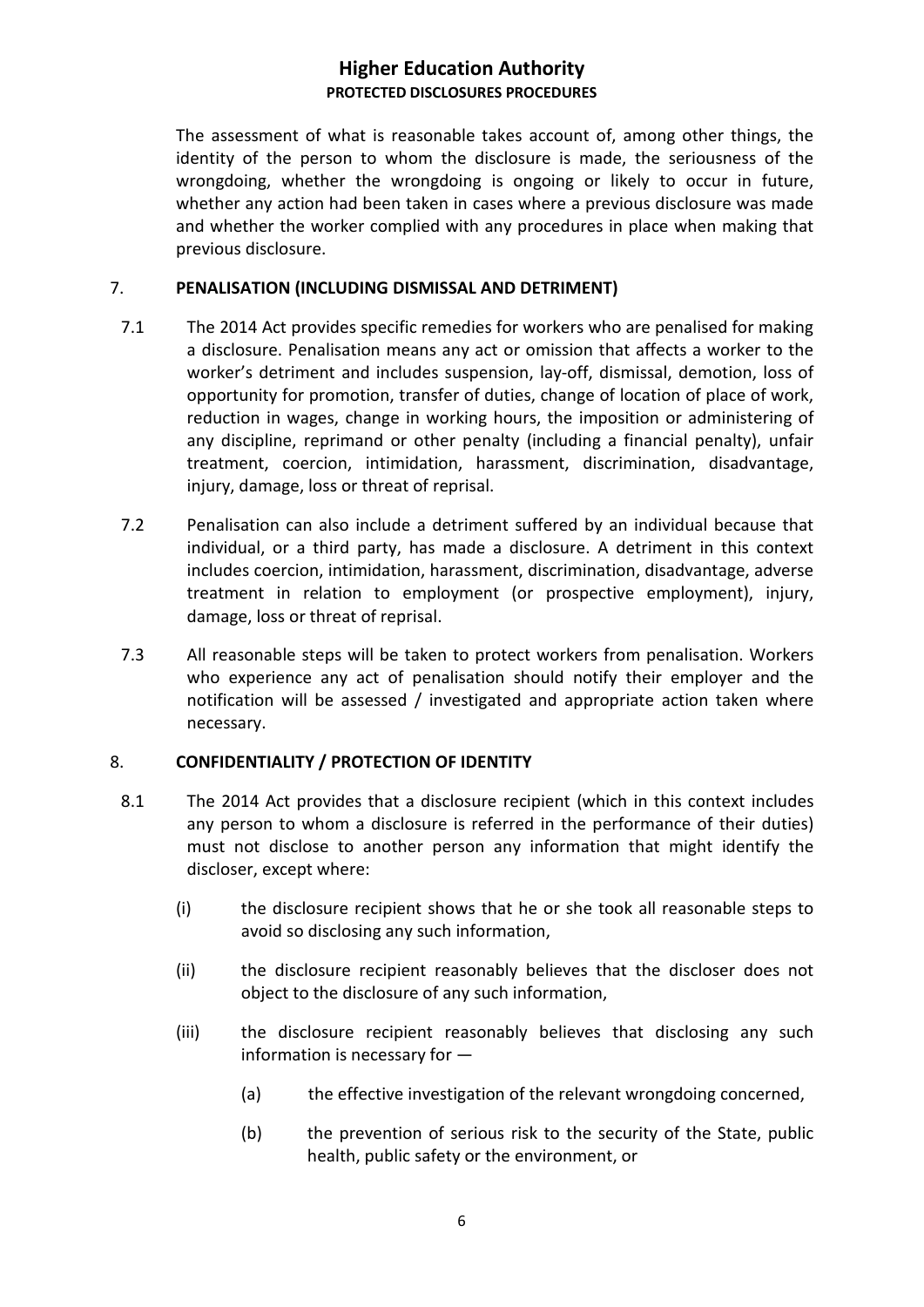(c) the prevention of crime or prosecution of a criminal offence,

OR

- (iv) the disclosure is otherwise necessary in the public interest or is required by law.
- 8.2 Where action is to be taken following a disclosure, except in exceptional cases, the disclosure recipient should contact the discloser and, where possible, gain the informed consent of the discloser, prior to any action being taken that could identify them.
- 8.3 Where it is decided that it is necessary to disclose information that may or will disclose the identity of the discloser, the discloser should be informed of this decision, except in exceptional cases. The discloser may request a review of this decision and a review should be carried out, where practicable.
- 8.4 All reasonable steps will be taken to protect the identity of the discloser, except as set out in clause 8.1 above. Workers who are concerned that their identity is not being protected should notify their employer. Such notifications will be assessed and/or investigate and appropriate action taken where necessary.

### 9. **ANONYMOUS DISCLOSURES**

- 9.1 There is a distinction between an anonymous disclosure (where identity is withheld by the discloser) and confidential disclosures (where identity is protected by the recipient). Anonymous disclosures made by workers are not excluded from the protection of the 2014 Act and we will act upon such disclosures to the extent that this is possible.
- 9.2 We encourage workers to provide as much information as possible in relation to the alleged relevant wrongdoing. This may allow us to engage with the worker and seek further information as required.
- 9.3 Workers should note that important elements of these Procedures (e.g. keeping the discloser informed and protecting a discloser from penalisation) may be difficult or impossible to apply unless the worker is prepared to identify themselves. Also, a worker cannot obtain redress under the 2014 Act without identifying themselves.

## 10. **PERSONAL COMPLAINTS VS PROTECTED DISCLOSURES**

- 10.1 The 2014 Act is intended to deal with disclosures in the public interest and for connected purposes. This normally involves wrongdoings that are likely to cause harm to the organisation itself or to the public at large, as opposed to personal complaints.
- 10.2 These Procedures are not intended to act as a substitute for normal day to day operational reporting or other internal employment procedures. Personal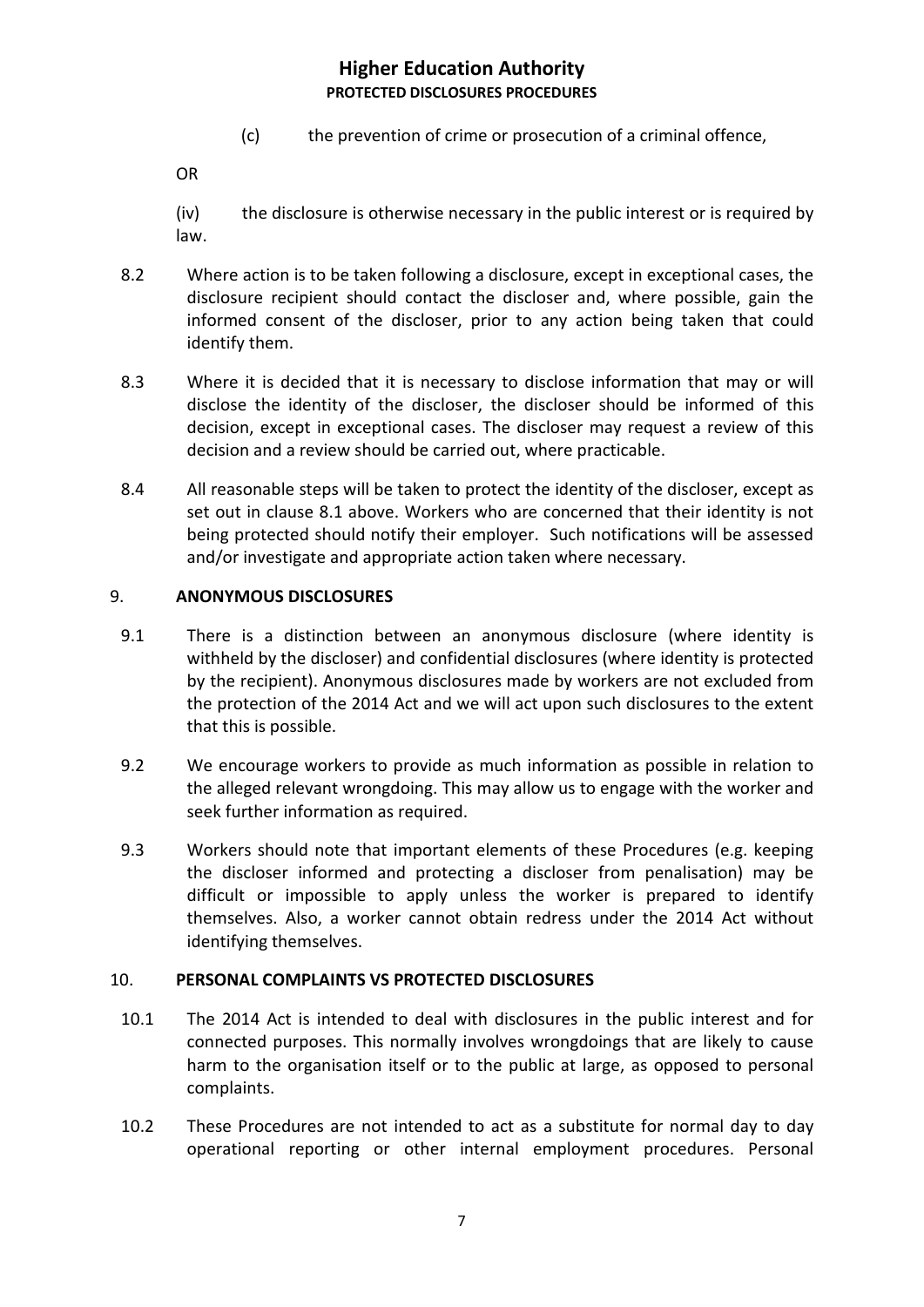complaints should generally be dealt with under the HEA's policies and procedures such as the Dignity at Work Policy or Staff Grievance Policy*.*

10.3 For example, a worker may complain that there is a breach of the worker's own terms and conditions. That type of complaint should generally be dealt with under the Staff Grievance Policy. Alternatively, a worker may claim that they are being bullied or harassed by a colleague. That type of complaint should generally be dealt with under the Dignity at Work Policy or the HEA Policy on Bullying and Harassment. If a complaint is made of penalisation contrary to the 2014 Act, then that complaint will be dealt with under these Procedures (in accordance with paragraph 9.3) so as to ensure that the obligation to protect the identity of the discloser is complied with.

### 11. **MOTIVATION**

- 11.1 The motivation of the worker for making a disclosure is irrelevant when determining whether or not it is a disclosure protected by the 2014 Act. All disclosures will be dealt with regardless of the worker's motivation for making the disclosure, and the worker will be protected so long as the worker reasonably believes that the information disclosed tended to show a wrongdoing.
- 11.2 However, a disclosure made in the absence of a reasonable belief will not attract the protection of the 2014 Act and this may result in disciplinary action against the discloser. In addition, disclosure of a wrongdoing does not confer any protection or immunity on a worker in relation to any involvement they may have had in that wrongdoing.

### 12. **ASSESSMENT AND INVESTIGATION**

- 12.1 When a disclosure of alleged wrongdoing is made, an initial screening process involving a risk assessment should be undertaken. The screening process will involve an assessment of the disclosure to seek to determine whether or not it should be treated as a potentially protected disclosure. If it is unclear whether information qualifies as a potentially protected disclosure, the recipient should treat the information as a protected disclosure (and protect the identity of the discloser, subject to clause 8.1) until satisfied that the information is not a protected disclosure.
- 12.2 It may be necessary, as part of the screening process, to differentiate between protected disclosures and personal complaints. For example, where the information provided may involve a personal complaint and a protected disclosure. In these circumstances, it may be necessary to disentangle the different elements of the complaint/disclosure and determine whether any specific disclosure of information relating to a relevant wrongdoing has taken place.
- 12.3 The risk assessment should consider whether the alleged wrongdoing is serious or minor, whether it is something that can be investigated or not, and, if it can be investigated, what steps should be taken as part of such an investigation. If an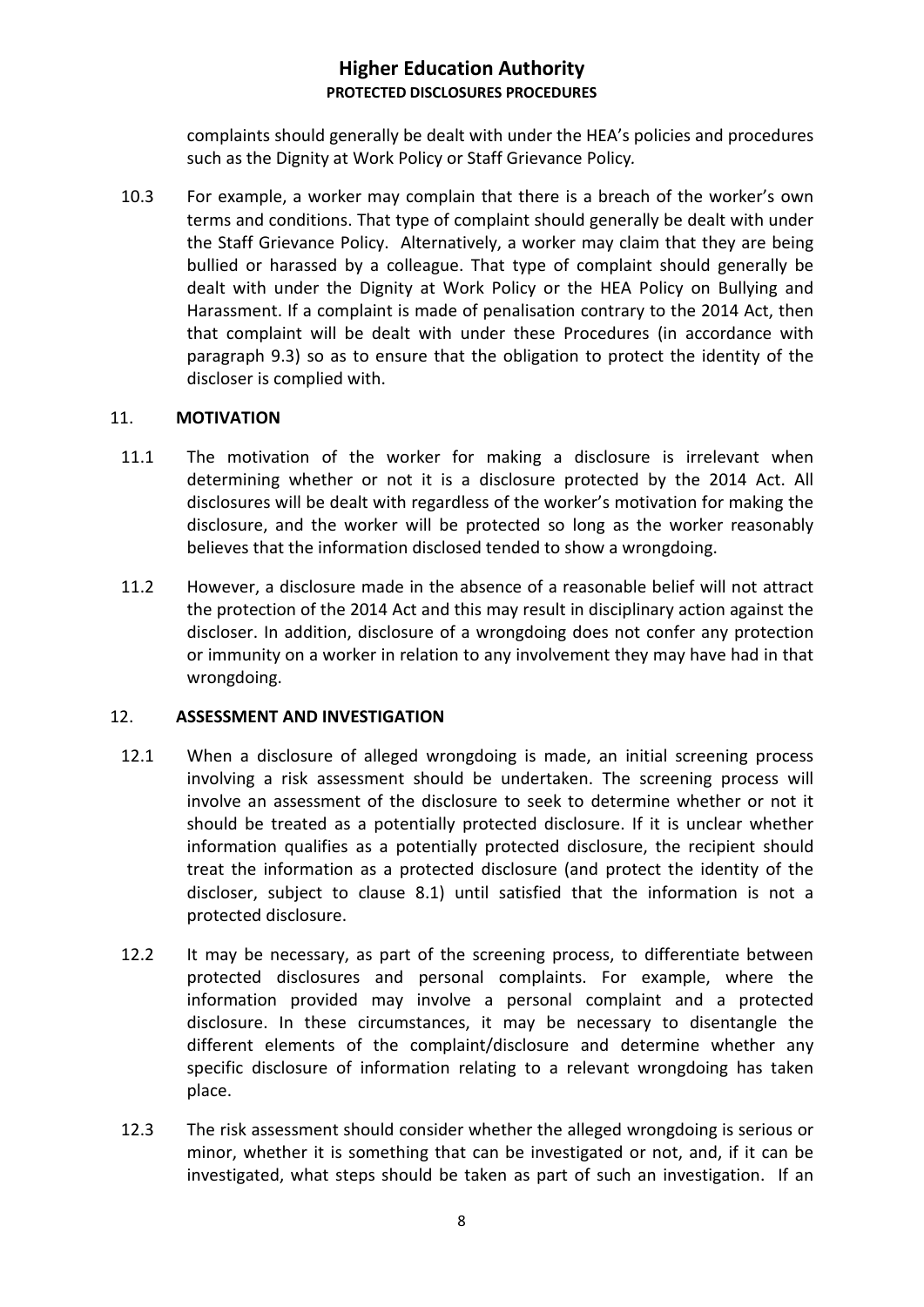investigation is required the HEA will consider the nature and extent of the investigation. This could consist of an informal approach for less serious wrongdoings, a detailed and extensive investigation of serious wrongdoings possibly undertaken by the HEA's internal auditors, or an external investigation by another body.

- 12.4 It is important to note that some matters may be of such seriousness that the investigation will more appropriately be carried out externally or by professional experts in a particular area. In some cases the matter may need to be reported to, and investigated by, An Garda Síochána or another body with the statutory power and function of investigation of particular matters.
- 12.5 If, after an appropriate investigation has been undertaken, it is determined that wrongdoing has occurred then the findings will be addressed and appropriate action will be taken where necessary*.*

### 13. **PROTECTION OF RIGHTS OF RESPONDENTS**

13.1 Where an allegation is made against an individual (the respondent), the principles of natural justice and fair procedures will be complied with, as appropriate. This includes affording the person(s) against whom protected disclosures have been made against the right to be informed of the alleged wrongdoing, the right to respond to such allegations and the right to have a work colleague or SIPTU representative attend all hearings.

### 14. **DISCIPLINARY RECORD OF DISCLOSER AND OTHER RELATED MATTERS**

- 14.1 Where a worker makes a disclosure of alleged wrongdoing it will be given appropriate consideration. We will generally focus on the disclosure made (the message), as opposed to any disciplinary (or other) issues related to the person making the disclosure (the messenger).
- 14.2 In general where a disclosure is made during an investigation, disciplinary or other process, this should not affect those distinct processes. However, an exception might be made where the worker can demonstrate that the investigation, disciplinary or other action is found to be a form of penalisation for making a protected disclosure.

### 15. **REVIEW**

- 15.1 The discloser may seek a review of the following:
- 15.1.1 Any decision made to disclose the identity of the discloser (except in exceptional cases);
- 15.1.2 The outcome of any assessment / investigation undertaken in respect of the disclosure; and/or
- 15.1.3 The outcome of any assessment / investigation in respect of any complaint of penalisation.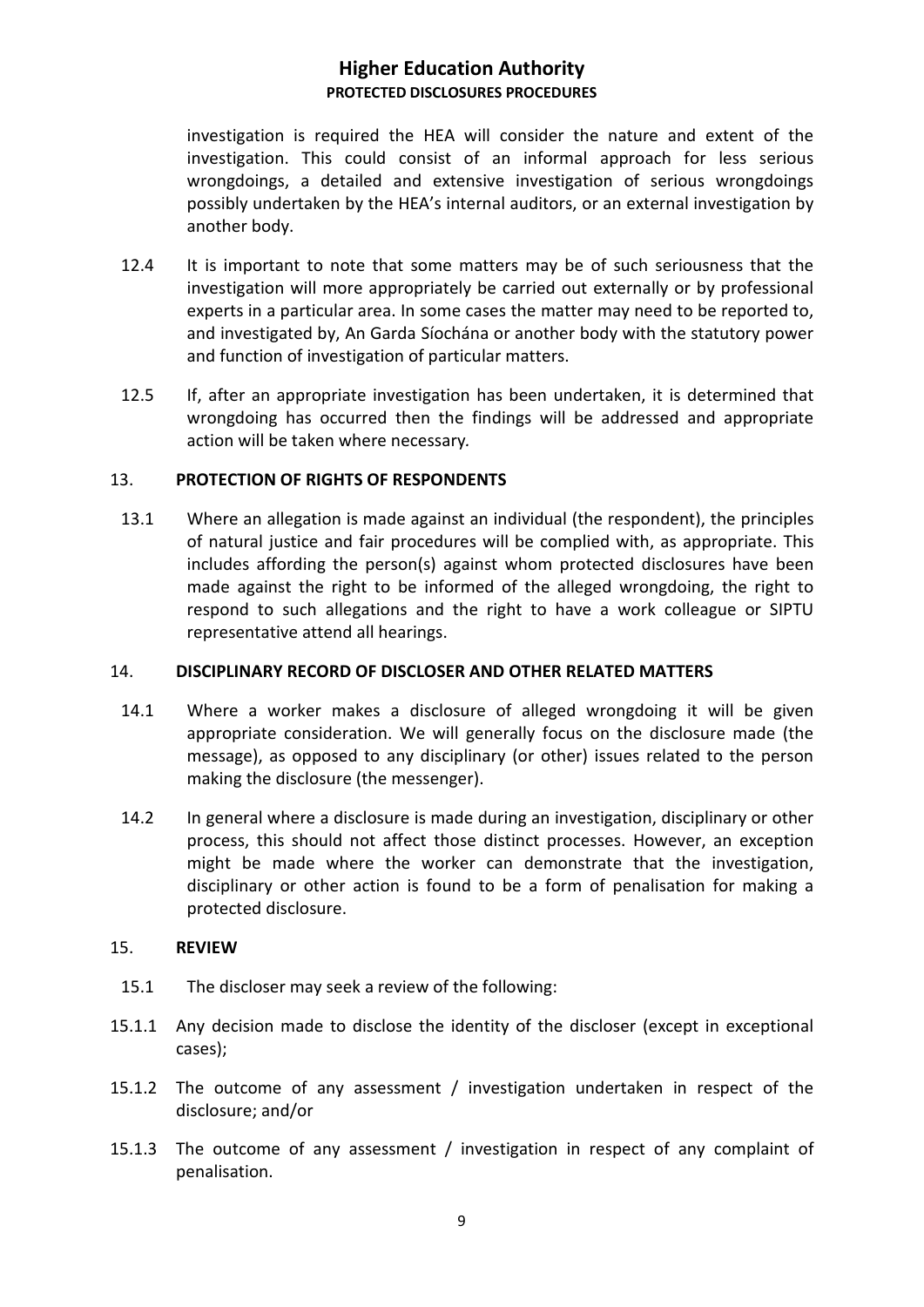- 15.2 Any review will be undertaken by a person who has not been involved in the initial assessment, investigation or decision. Where a decision is taken to disclose the identity of the discloser, where at all possible, the discloser should be offered a review before their identity is disclosed, subject to clause 15.1.3 above.
- 15.3 There is no entitlement to two reviews in respect of the same issue.

### 16. **FEEDBACK**

16.1 Workers making disclosures will be provided with periodic and appropriate confidential feedback in relation to the matters disclosed and will be advised when consideration of the disclosure is complete, except in exceptional cases. When providing feedback no information will be communicated that could prejudice the outcome of the investigation or any action that ensues (e.g. disciplinary, or other legal action, including prosecution).

### 17. **SUPPORT AND ADVICE**

- 17.1 Workers are advised that the HEA's Employee Assistance Programme is available should they require support or advice. Details of the programme are available on the HEA's intranet pages.
- 17.2 Workers who want to make a protected disclosure under these procedures may wish to contact Transparency International Ireland, which operates a confidential free-phone service for anyone considering reporting a concern, or making a protected disclosure. The speak up helpline operates from 10 am to 6 pm Monday to Friday.

Contact details:

Freephone: 1800 844 866

Email: helpline@transparency.ie

Website: www.speakup.ie

A guide to making a protected disclosure is also available at:

Https://transparency.ie/sites/default/files/14.12.02 speak up safely final.pdf

### 18. **IT IS NOT POSSIBLE TO CONTRACT-OUT OF THE 2014 ACT**

18.1 The 2014 Act provides that it is not permitted to have clauses in agreements that prohibit or restrict the making of protected disclosures, exclude or limit the operation of any provision of the Act, preclude a person from bringing any proceedings under, or by virtue of, the Act and/or precluding a person from bringing proceedings for breach of contract in respect of anything done in consequence of the making of a protected disclosure.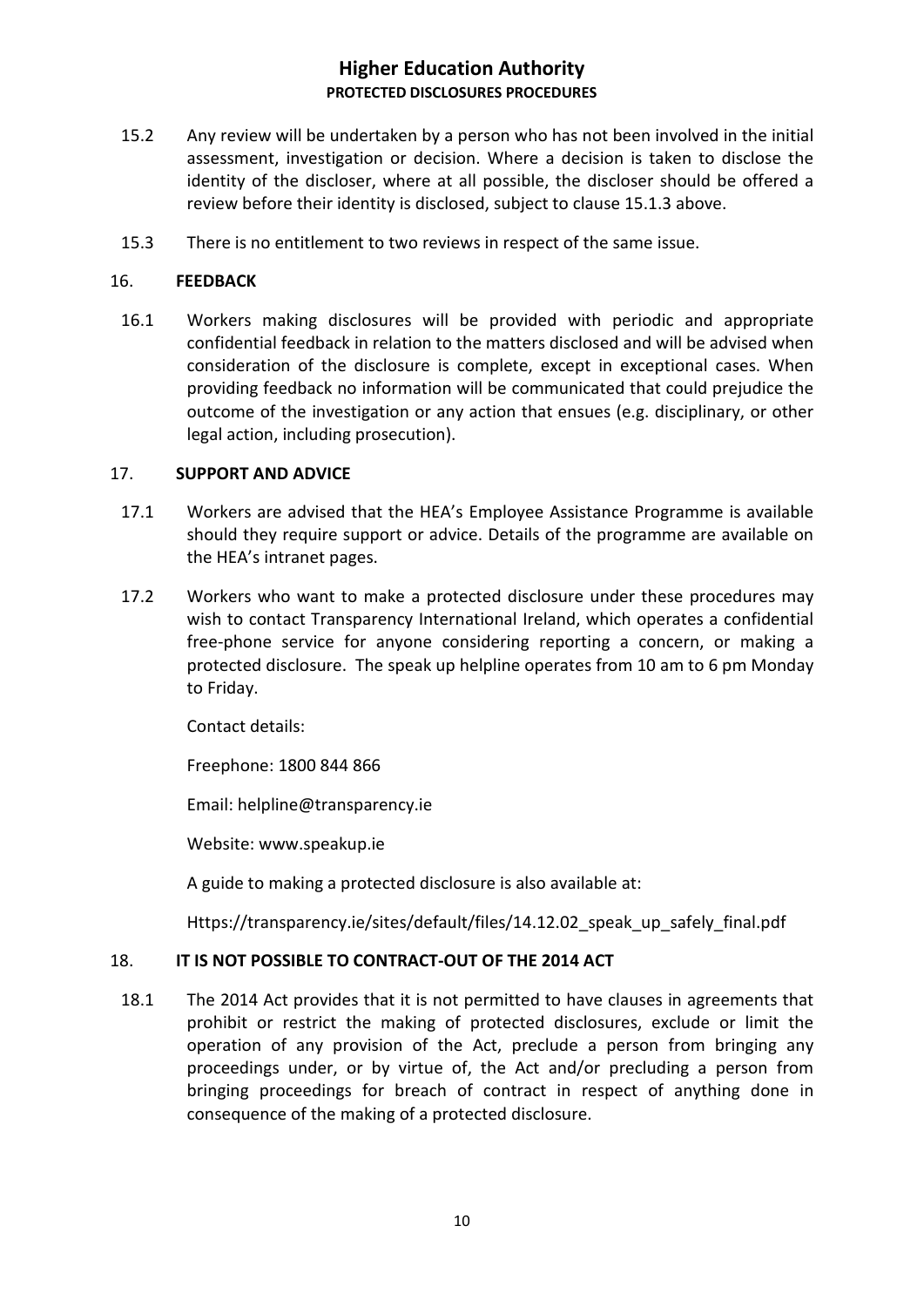### 19. **MANDATORY REPORTING**

19.1 The 2014 Act does not oblige a worker to make a disclosure and it also does not absolve any worker from pre-existing mandatory obligations to report contained in other legislation. There are several other pieces of legislation which contain mandatory reporting provisions. Workers should in particular have regard to the reporting requirements outlined in the HEA's Child Protection Guidelines.

### 20. **THE INFORMATION THAT SHOULD BE PROVIDED IN A DISCLOSURE**

- 20.1 Workers should be able to make disclosures in accessible formats e.g. verbally, electronically or in writing. When a disclosure which appears to be a protected disclosure is made verbally it should be documented by the recipient. Where practicable, the discloser should be asked to confirm the information provided to avoid dispute at a later date in relation to the information disclosed.
- 20.2 A list of the details that it is recommended should be included in a disclosure is to be found at Appendix A of these Procedures. All records of disclosures should be securely maintained so as to comply with the requirements of confidentiality under the 2014 Act and with relevant obligations under Data Protection legislation.

### 21. **AMENDMENTS**

21.1 These Procedures may be revoked, replaced or amended at any time and you will be informed of any changes that are implemented.

### **APPENDIX A**

It is recommended that, at a minimum, disclosures should include the following details:

(a) That the disclosure is being made under the "Procedures for Making a Protected Disclosure to the Higher Education Authority.

(b) The discloser's name

(c) The date of the alleged wrongdoing (if known) or the date the alleged wrongdoing commenced or was identified.

(d) Whether or not the alleged wrongdoing is still ongoing.

(e) Whether the alleged wrongdoing has already been disclosed and if so, to whom, when, and what action was taken.

(f) Information in respect of the alleged wrongdoing (what is occurring / has occurred/ is likely to occur and how) and any supporting information.